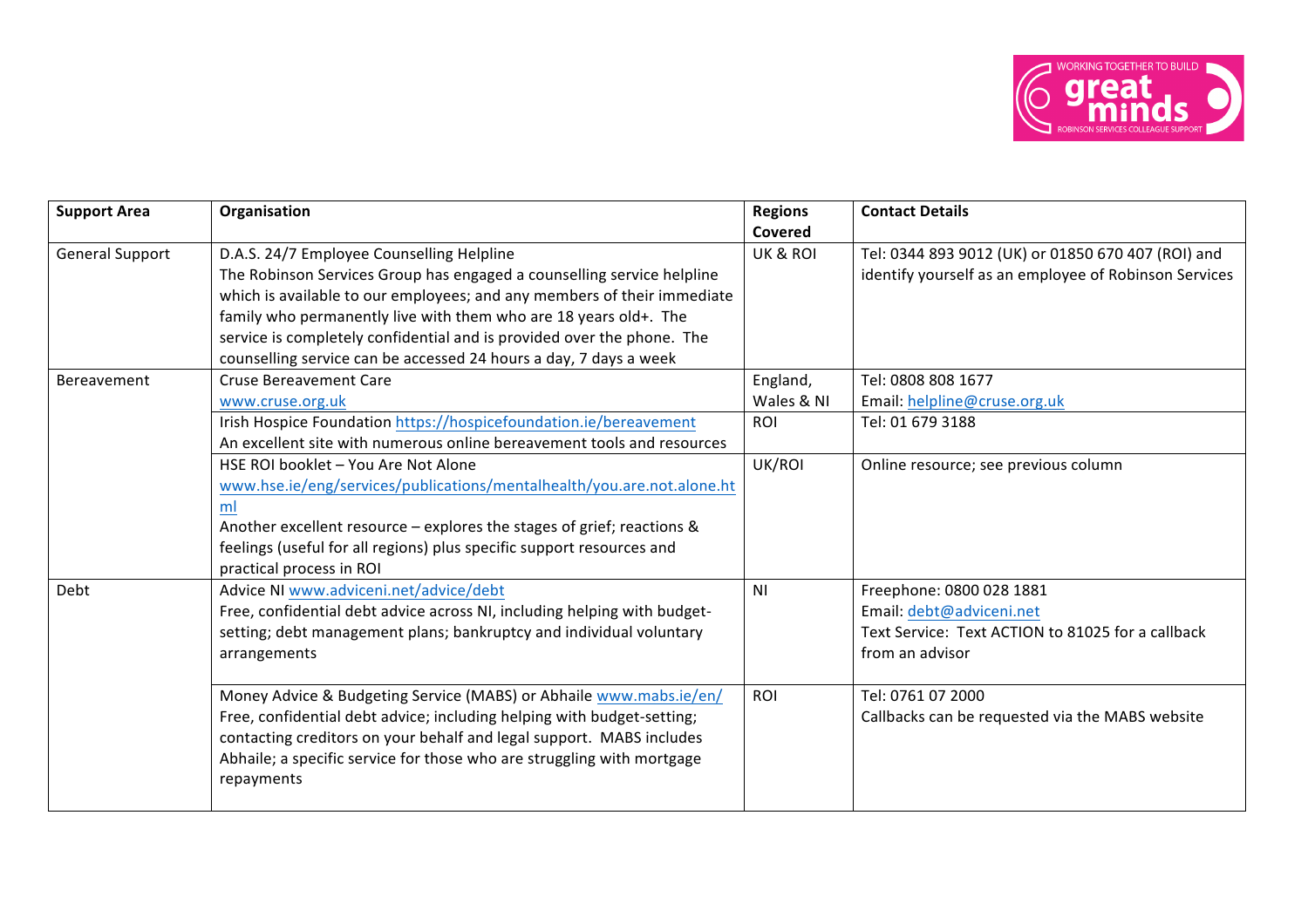

|                                                                                                                      | StepChange www.stepchange.org<br>Free, confidential debt advice and support, including helping with budget-<br>setting; debt management plans; bankruptcy and individual voluntary<br>arrangements. Website includes an online benefits calculator                          | UK                    | Online, via the website (see previous column)<br>Tel: 0800 138 1111                                                                                           |
|----------------------------------------------------------------------------------------------------------------------|-----------------------------------------------------------------------------------------------------------------------------------------------------------------------------------------------------------------------------------------------------------------------------|-----------------------|---------------------------------------------------------------------------------------------------------------------------------------------------------------|
| <b>Mental Health</b><br>Support (suicidal<br>thoughts; low mood;<br>depression; stress;<br>anxiety and<br>disorders) | Samaritans www.samaritans.org<br>Non-judgmental 24/7 helpline, email or letters service; with numerous<br>drop-in branches across the UK and Ireland                                                                                                                        | <b>UK&amp; ROI</b>    | Tel: 116 123 (ROI & UK)<br>Email: jo@samaritans.org<br>Letter: Freepost RSRB-KKBY-CYJK<br>Chris<br>PO Box 9090<br><b>STIRLING FK8 2SA</b>                     |
|                                                                                                                      | Your Mental Health www.yourmentalhealth.ie<br>Support information for things to do to feel well when low, recovery and<br>extra support services. The website also includes links for urgent crisis<br>support                                                              | ROI                   | Online, via the website (see previous column)<br>Includes Tel link to Samaritans: 116 123 (ROI & UK)                                                          |
|                                                                                                                      | Aware NI www.aware-ni.org<br>Tools; resources and local support groups                                                                                                                                                                                                      | N <sub>1</sub>        | Belfast Office Tel: 028 9035 7820<br>L'Derry Office Tel: 028 7126 0602<br>Email: info@aware-ni.org<br>Freephone: 1800 80 48 48<br>Email: supportmail@aware.ie |
|                                                                                                                      | Aware Ireland www.aware.ie<br>Action Mental Health www.amh.org.uk<br>Incorporates a number of services, including getting into work; eating<br>disorders; learning disability; men's sheds; alcohol & substance misuse;<br>anti-bullying and mental health in the workplace | ROI<br>N <sub>1</sub> | All service information available online, via the<br>website (see previous column)<br>Includes Tel Links to Lifeline: 0808 808 8000<br>Childline: 0800 1111   |
|                                                                                                                      | Mind www.mind.org.uk<br>140 local network offices; offers appropriate services to anyone<br>experiencing mental health difficulty                                                                                                                                           | UK                    | Tel England: 020 8519 2122<br>Tel Wales: 029 2039 5123<br>Email: contact@mind.org.uk                                                                          |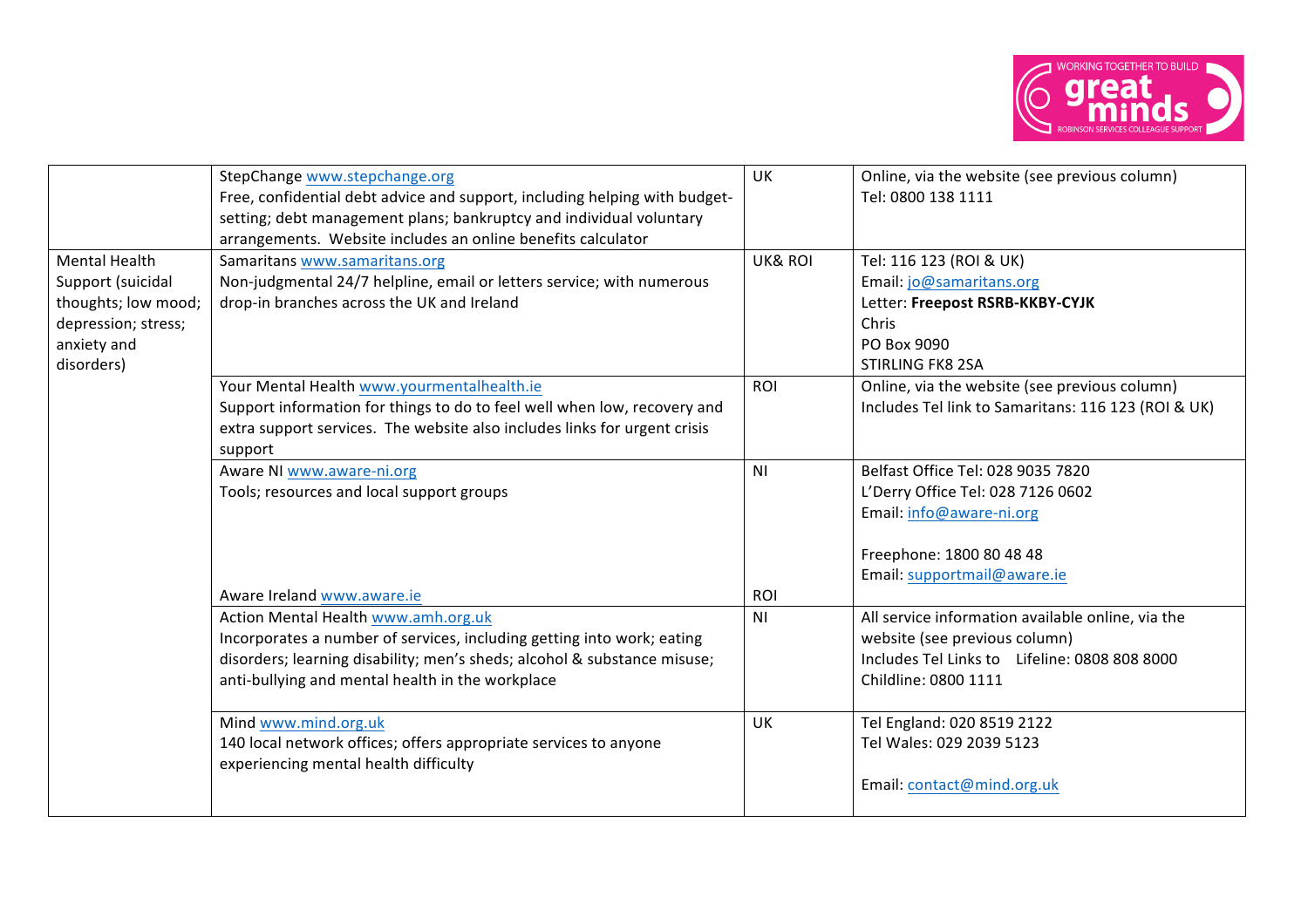

| Alcohol, Drugs &<br>Gambling | Alcoholics Anonymous https://www.alcoholicsanonymous.ie/<br>The largest self-help group for people who acknowledge they cannot<br>handle alcohol, and want a new way of life without it. The service is free.<br>Support is also available for families and loved ones      | UK wide &<br>ROI              | Tel UK: 0845 769 75555<br>Tel ROI: +353 1 842 0700<br>Email: gso@alcoholicsanonymous.ie                                        |
|------------------------------|-----------------------------------------------------------------------------------------------------------------------------------------------------------------------------------------------------------------------------------------------------------------------------|-------------------------------|--------------------------------------------------------------------------------------------------------------------------------|
|                              | Drinkline www.Drinkaware.co.uk)<br>A government funded free service. Can provide advice to the drinker or<br>anybody concerned about the drinker. Has a database of local support<br>and treatment services that can help the drinker                                       | UK Only                       | Tel: 0800 917 8282                                                                                                             |
|                              | <b>HSE Ireland Helpline</b><br>The HSE's Alcohol & Drugs Helpline for information on support services                                                                                                                                                                       | ROI Only                      | Tel: 01800 459 459<br>Email: helpline@hse.ie                                                                                   |
|                              | Dunlewey Addiction Services https://dunlewey.net/<br>Free counselling & mentoring programme for substance misuse;<br>gambling or families of those affected                                                                                                                 | UK & ROI                      | Tel: UK 08000 886 725<br>Tel: ROI 01800 936 725                                                                                |
|                              | Narcotics Anonymous www.na-ireland.org<br>The largest self-help group for people who want to stop using drugs,<br>services are free                                                                                                                                         | UK & ROI                      | Tel: UK 0845 373 3366<br>Tel: ROI +353 1 6728000                                                                               |
|                              | Gamblers Anonymous www.gamblersanonymous.org.uk Self-help group<br>for people who acknowledge they have a compulsive gambling problem.<br>The service is free. Support is also available for families and loved ones<br>Gamblers Anonymous Ireland www.gamblersanonymous.ie | England,<br>Wales &<br>Ulster | National Tel: 0330 094 0322<br>Email: info@gamblersanonymous.org.uk<br>Tel: Dublin: 01 872 1133 or<br>087 748 5878 (10am-10pm) |
|                              |                                                                                                                                                                                                                                                                             | ROI                           | Email: info@gamblersanonymous.ie                                                                                               |